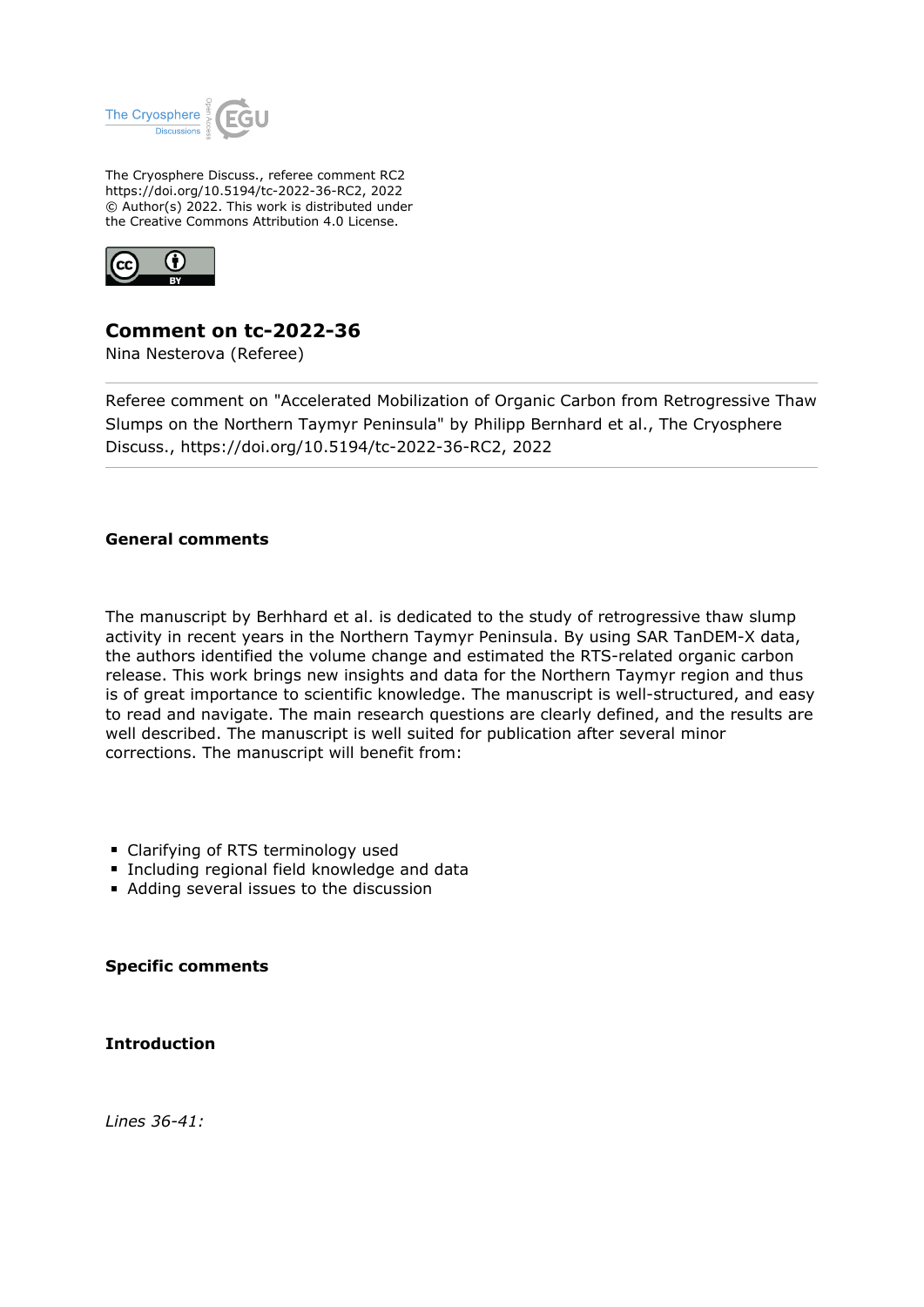Please, define the term RTS in your study more specifically. What do you include when saying RTS?

For example, H. Lantuit and W. H. Pollard, 2005, draw a scheme where characteristics of RTS include the presence of a headwall, slump floor, mudlobe etc. So, I'd suggest a bit more of description and mechanisms behind RTS occurrence.

In the line 39 you state "On 40 a pan-Arctic scale, RTSs have a large variation in size, ranging from small active-layer detachments to large mega slumps with headwalls heights of up to 40m (Kokelj et al., 2015; Murton et al., 2017)."

Active layer detachment slides and RTS in some publications are considered to be of different types.

Please, check: Active Layer Detachment Slides and Retrogressive Thaw Slumps Susceptibility Mapping for Current and Future Permafrost Distribution, Yukon Alaska Highway Corridor Andre  $\overline{I} \Box e$  Blais-Stevens, Marian Kremer, Philip P. Bonnaventure, Sharon L. Smith, Panya Lipovsky and Antoni G. Lewkowicz.

However, if you merge all genetically different types of cryogenic landslides in one term "RTS" in this study, then just, please, state it clearly in terminology definition.

Please, check: Leibman, M., Khomutov, A., & Kizyakov, A. (2014). Cryogenic landslides in the Arctic plains of Russia: Classification, mechanisms, and landforms. In *Landslide Science for a Safer Geoenvironment* (pp. 493-497). Springer, Cham.

*Line 61:* "In this work our goal is to map and investigate RTSs on the northern Taymyr Peninsula, a region that is known to be susceptible to thaw slumping." – please, add the reference.

As you have stated in line 36 the RTS occurrence is linked to the ground ice thawing. In my opinion it is important to mention what kind of ground ice was found in Taymyr that can be "responsible" for RTS occurrence (this will perfectly explain thaw slumping susceptibility).

Massive ground ice thawing was reported to lead to RTS occurrence in the Kara sea region (Belova, 2020; https://www.poac.com/Proceedings/2021/POAC21-005.pdf). The presence of massive ground ice in the Northern Taymyr was mentioned in Massive ground ice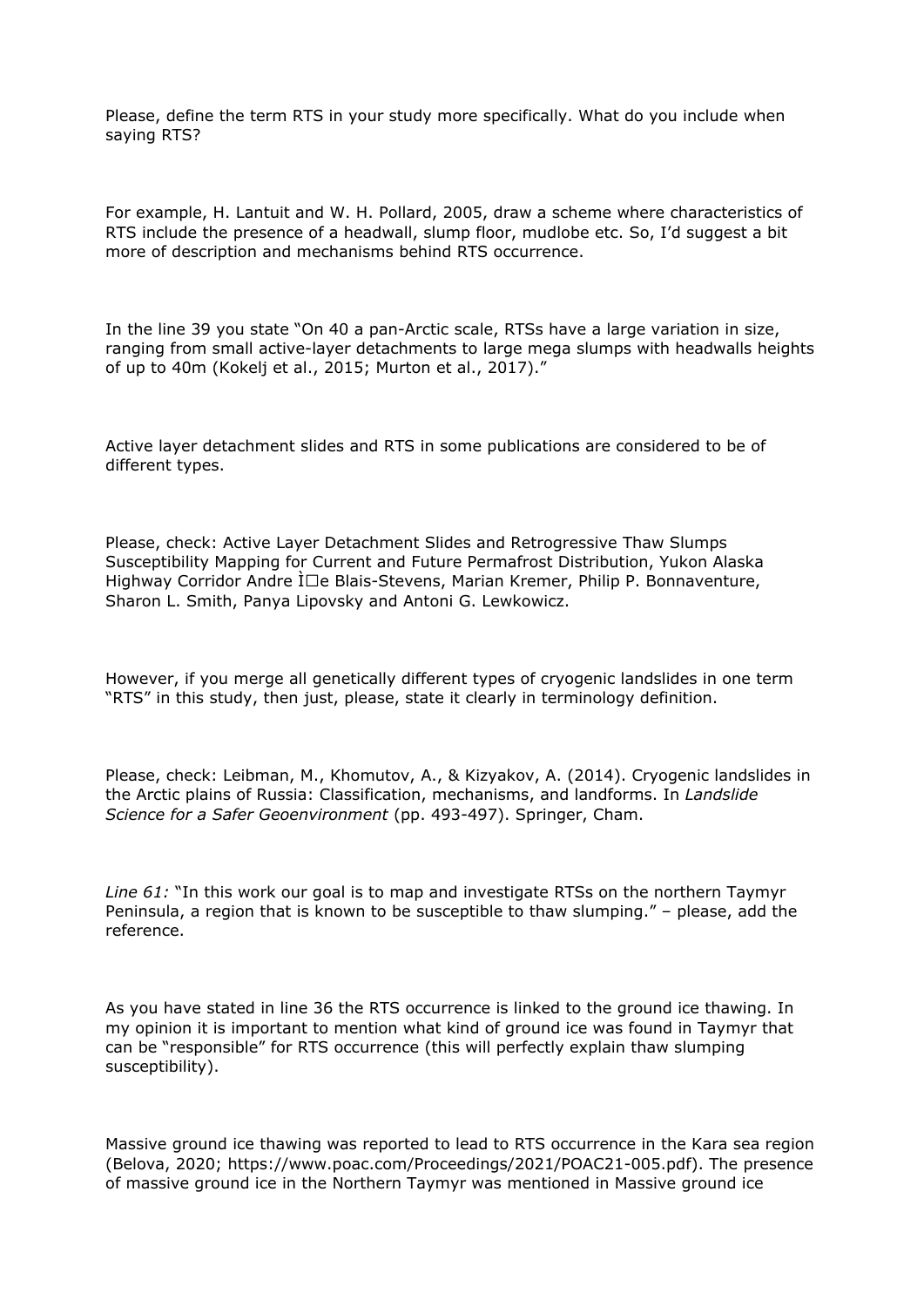database.

Please, have a look at: Streletskaya, I.D., Ukraintseva, N.G. & Drozdov, I.D., 2001. Massive ground ice database. [Online] Available at: http://www.geogr.msu.ru/cafedra/crio/Tabular/

Locations of massive ground ice in the Northern Taymyr: http://www.geogr.msu.ru/cafedr a/crio/Tabular/Data/Regions/TAYMIR%20PENISULA%20AND%20LAPTEV%20SEA%20COA ST.htm

Moreover, field observations stated in the Geocryology of the USSR, 1989\* declare the presence of massive ground ice in Taymyr reaching up to 3 m of thickness as well as the occurrence of ice wedges up to 6 m of depth.

\*- Yershov, E.D. (ed.). 1989. Geocryology of the USSR. Central Siberia. Moscow: Nedra, 414 pp. (in Russian). Open access, in Russian: https://www.studmed.ru/ershov-e-d-redgeokriologiya-sssr-srednyaya-sibir\_2217c861271.html

#### **Study area**

*Line 86:* "During winter the region experiences monthly mean temperatures below -30° C (Matveyeva, 1994)." – this is a bit outdated due to climate warming (also: "air" is missed in the sentence).

For example, mean air temperature from the meteorological station at the Cape Chelyuskin for the coldest winter months of December, January and February was -24° for 2010/2011 and -22° for 2020/2021.

Thus, I'd suggest the following:

- Please, define the exact months you were working with since "the winter" in the Siberian Artic starts in  $\sim$ October and lasts till  $\sim$ May. It would be great if months will be added at Fig.2 as well.
- Create a graph with monthly mean air temperature for the months that were considered in the research.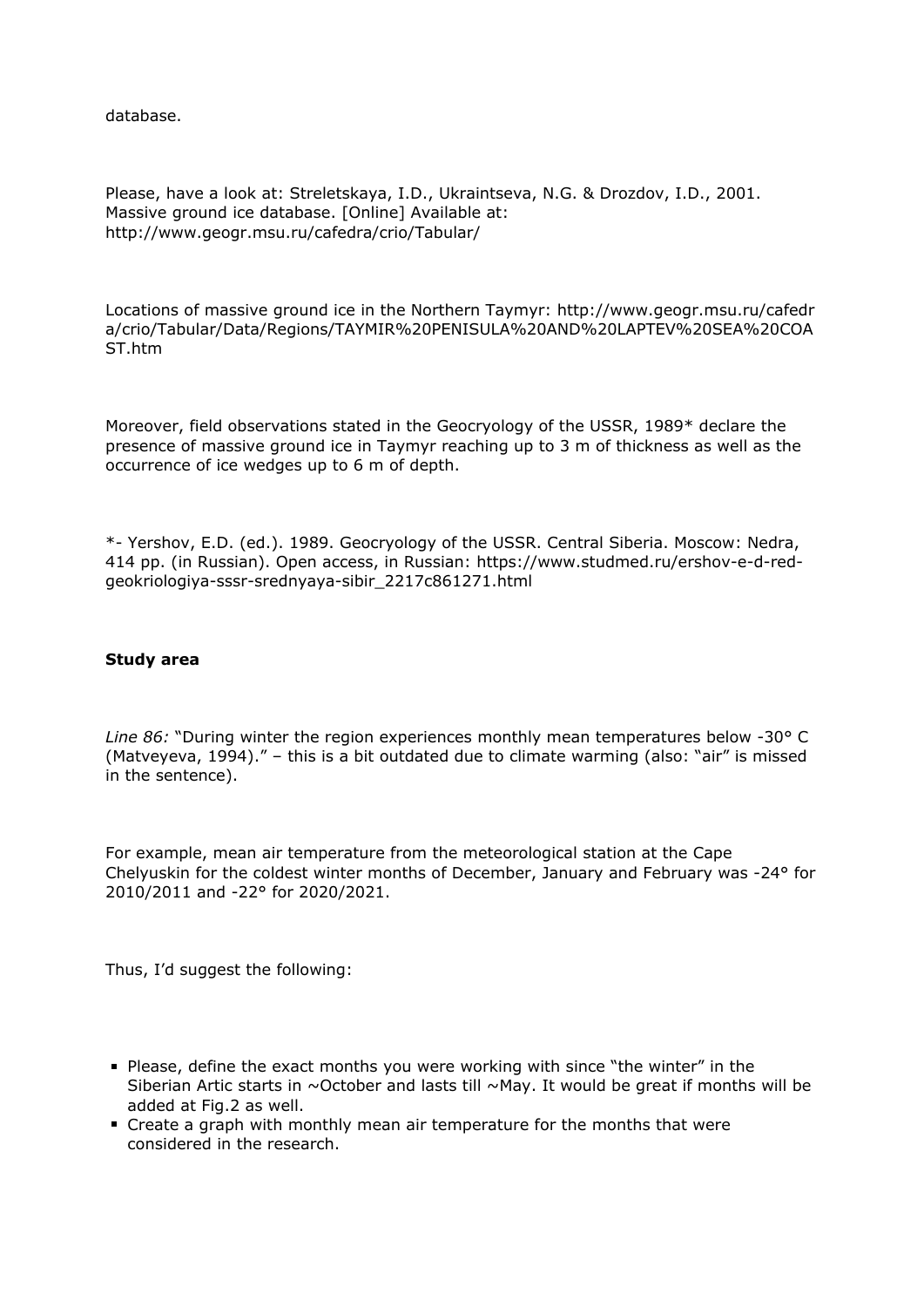I am pretty sure that recent in-situ air temperature data will update and enhance current study area description a lot.

You can look at the archived meteorological data freely available for your area at the:

meteorological station at the Cape Chelyuskin (77° 43' N., 104° 18' E) https://rp5.ru/%D 0%90%D1%80%D1%85%D0%B8%D0%B2\_%D0%BF%D0%BE%D0%B3%D0%BE%D0 %B4%D1%8B\_%D0%BD%D0%B0\_%D0%BC%D1%8B%D1%81%D0%B5\_%D0%A7%D 0%B5%D0%BB%D1%8E%D1%81%D0%BA%D0%B8%D0%BD

It is in Russian, but built-in browser translator should help, otherwise I can help.

Meteorological station at the Sterlegov Cape (75° 24' N, 88° 47' E)

https://rp5.ru/%D0%90%D1%80%D1%85%D0%B8%D0%B2\_%D0%BF%D0%BE%D0% B3%D0%BE%D0%B4%D1%8B\_%D0%BD%D0%B0\_%D0%BC%D1%8B%D1%81%D0% B5\_%D0%A1%D1%82%D0%B5%D1%80%D0%BB%D0%B5%D0%B3%D0%BE%D0%B2 %D0%B0

*Line 93:* "During the Middle and Late Weichselian (MIS 4 to 2) the ice retreated step-wise and also temporary re-advanced leading to several ice-marginal zones (NTZ) north of the Byrranga Mountains with associated features of glacial, glaciofluvial and glaciolacustrine deposits including buried glacial ice."

This is one of the geological concept stating the presence of the deposits only of the glacial genesis. Meanwhile in the Geocryology of the USSR (page 142, in Russian) it is stated that there are not only glacial but also marine deposits on the Taymyr peninsula.

The following are the sheets of the state geological (quaternary) map for the Northern Taymyr peninsula, where marine deposits also take place. Blue «m» index stands for marine deposits:

State geological map. Scale 1: 1,000,000 (third generation). Taimyr-Severnaya Zemlya series. Sheet S-47 (Taymyr Peninsula), 2015. Map of Quaternary formations. VSEGEI: St. Petersburg.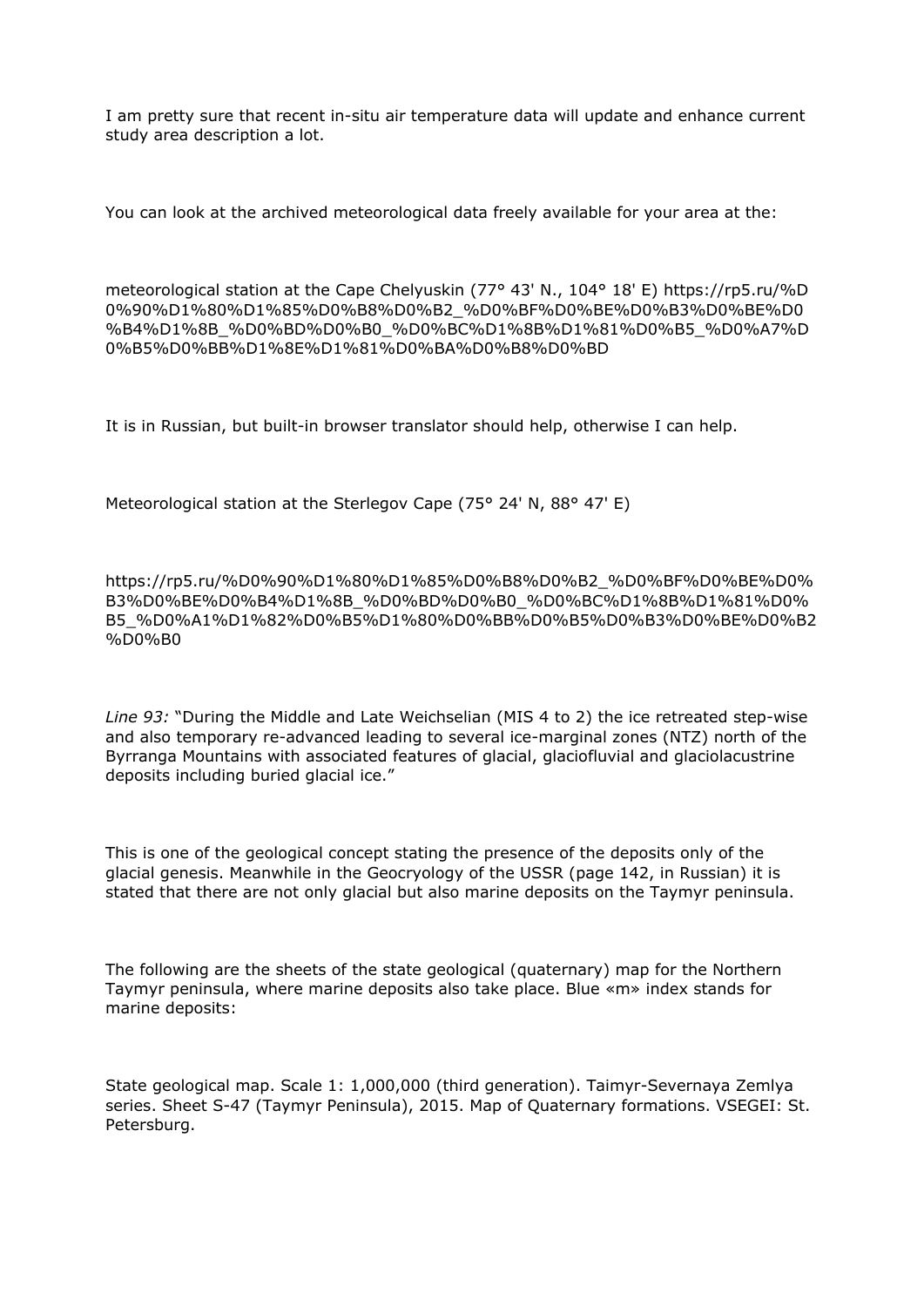https://webftp.vsegei.ru/GGK1000/S-47/S-47\_KQO\_1.pdf

State geological map. Scale 1: 1,000,000 (third generation). Taimyr-Severnaya Zemlya series. Sheet T-45-48 (Taymyr Peninsula), 2013. Map of Quaternary formations. VSEGEI: St. Petersburg.

https://webftp.vsegei.ru/GGK1000/T-45-48/T-45-48\_KQO\_1.pdf

State geological map. Scale 1: 1,000,000 (third generation). Taimyr-Severnaya Zemlya series. Sheet S-46 (Taymyr Peninsula), 2016. Map of Quaternary formations. VSEGEI: St. Petersburg.

https://webftp.vsegei.ru/GGK1000/S-46/S-46\_KQO.pdf

So, please mention this point of view as well.

#### **Methods**

*Line* 121: "In the manual inspection of the detection location, as well as in the delineation of the affected area, we additionally used time-series of Sentinel-2 and Planet Rapid-Eye images (Drusch et al., 2012; Planet-Team, 2018). For each RTS we computed the volumetric and area change based on the drawn polygons."

*Regarding the manual identification:*

How is the manual identification verified? Unfortunately, in the error calculations no human error of manual identification was implied. For example, in the study of Lewkowicz and Way, 2019, where manual identification also took place, the authors applied 5 iterations to examine the data. If any kind of such verification is not possible to perform now, then, please, at least mention the possible human error in the Discussion.

*Regarding the manual delineation of the affected area:*

When looking at your data it is noticeable that some of the polygons are located very close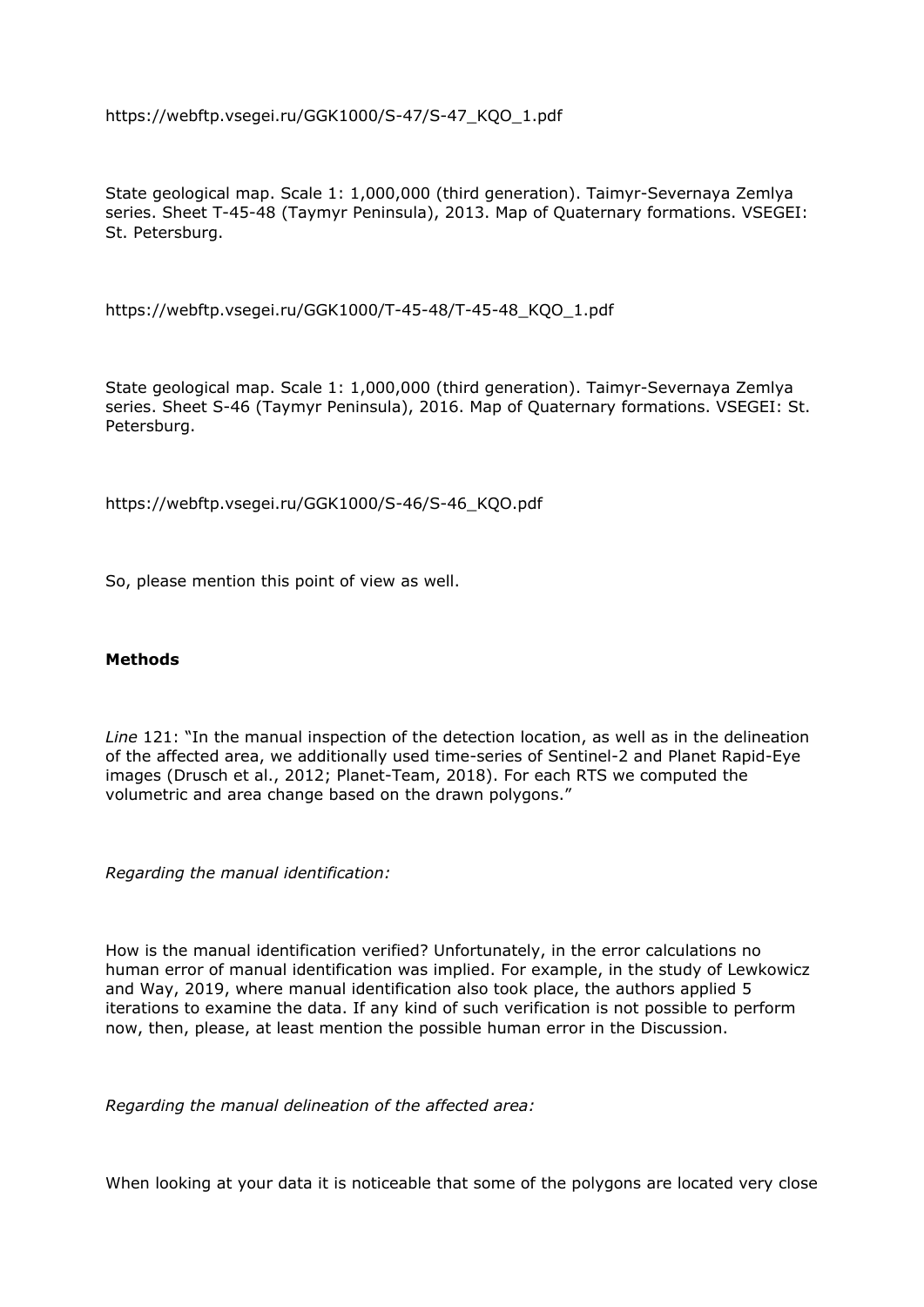to each other, thus can represent not two separate RTSs (as stated in the manuscript) but two active parts of one RTS. I have compared the polygons 1075 and 1074 that are identified for TP2, in particular between 01.2018 and 01.2021. According to the satellite image available at the Planet for the September 2020 these two polygons lie within one RTS. Thus, it is incorrect to calculate them as two different. I can assume there could be more of such errors in the data because I've randomly checked only few polygons. Please, check the data for such cases and elaborate this point in your discussion as another human error option.

*Line* 178: "Additionally to the SOC, the massive ice content needs to be known. Here the data availability is even more scars and uncertain than for the SOC content."

Ice content for Taymyr is more or less covered in the Geocryology of USSR by Yershov, 1989 (pages 145, 146, in Russian): it ranges from 30% to 70%, which is nicely in line with your initial assumptions, that is worthy to mention.

#### **Results**

*Line* 298: "during 2020 related to a Siberian heatwave (Overland and Wang, 2021)"

Please, move this reference to the first mention of "Siberian heatwave" - somewhere to section 3.5

#### **Discussion**

*Line* 314: "This study is the first that identified such an initiation event also for RTSs in the north-Siberian Arctic."

This is not correct. Field observations by Khomutov et al., 2017 demonstrated the activation of different cryogenic landslides and thermocirques (RTS) initiation in Yamal linked to the extremely warm summer in 2012. Please, correct accordingly: Khomutov, A., Leibman, M., Dvornikov, Y., Gubarkov, A., Mullanurov, D., & Khairullin, R. (2017, May). Activation of cryogenic earth flows and formation of thermocirques on central Yamal as a result of climate fluctuations. In Workshop on World Landslide Forum (pp. 209-216). Springer, Cham.

#### **Technical corrections**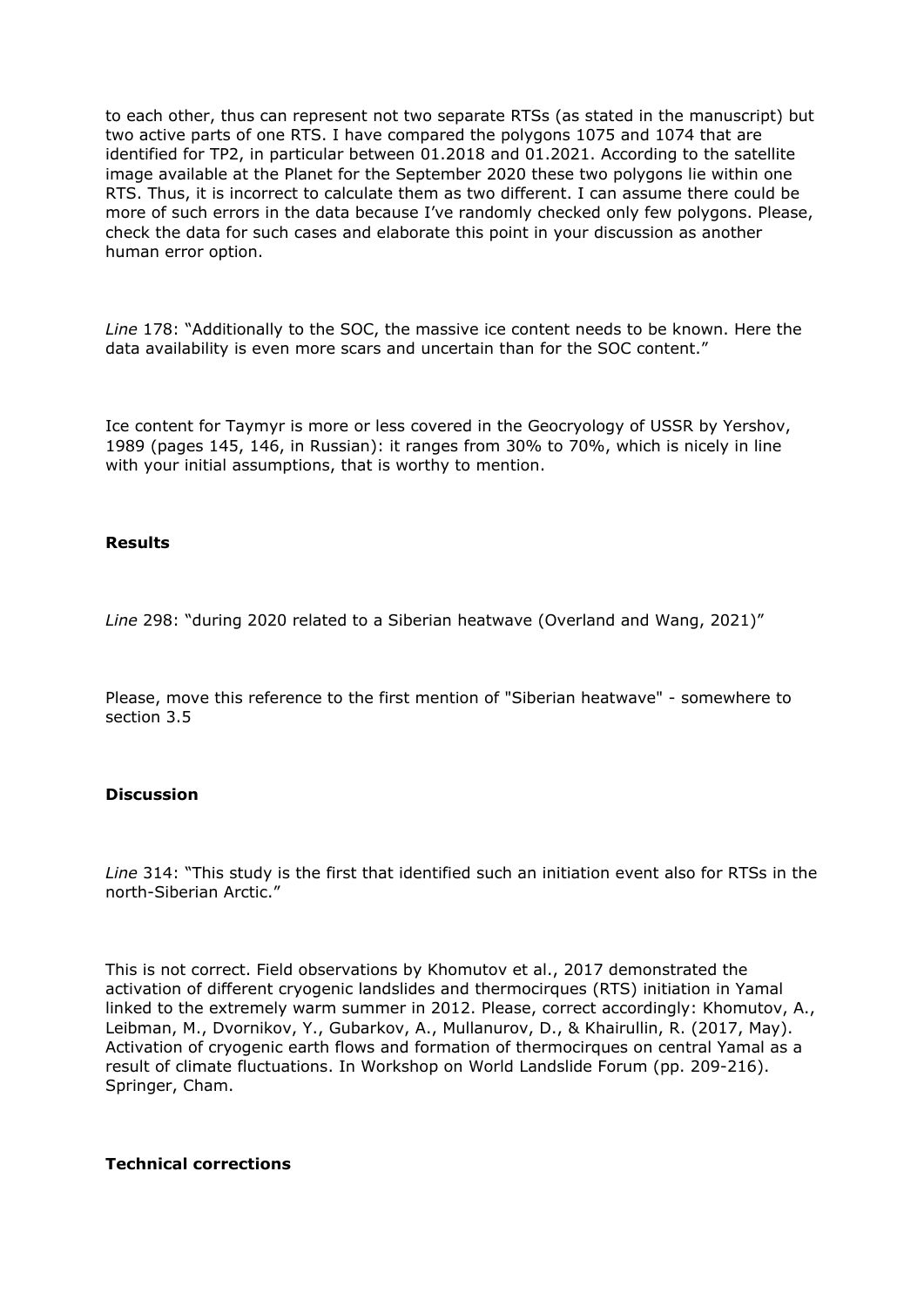Abstract Line 3: "carbon mobilization on the Taymyr Peninsula" -> "carbon mobilization on the Northern Taymyr Peninsula"

Comment: to be consistent it is better to use the capital letter "N" in "the Northern Taymyr" everywhere. Since the study was for the northern part of the peninsula, thus it should be stated as "Northern" everywhere related to the study area.

*Line* 61: northern Taymyr -> Northern Taymyr.

*Line* 77: northern Taymyr -> Northern Taymyr.

Figure 1 caption: northern Taymyr Peninsula -> Northern Taymyr Peninsula.

Figure 1 caption: northern Taymyr Ice-Marginal Zones (NTZ 1-3) -> Northern Taymyr Ice-Marginal Zones (NTZ 1-3).

*Line* 93: Please, add the definition of "NTZ" acronym in the text as well. Now it is described only in the figure caption.

*Line* 132: Please, define elevation error sign.

*Line* 193: Please, add the definition of "resp." abbreviation.

*Line* 226: northern Taymyr Peninsula -> Northern Taymyr Peninsula.

*Line* 235: Taymyr Ice-Marginal Zone -> Northern Taymyr Ice-Marginal Zone

*Line* 247: You probably meant colon ":" not a semicolon ";", right? Otherwise, it seems to be a bit complicated to read.

Fig.7 caption: show -> showS; are -> area.